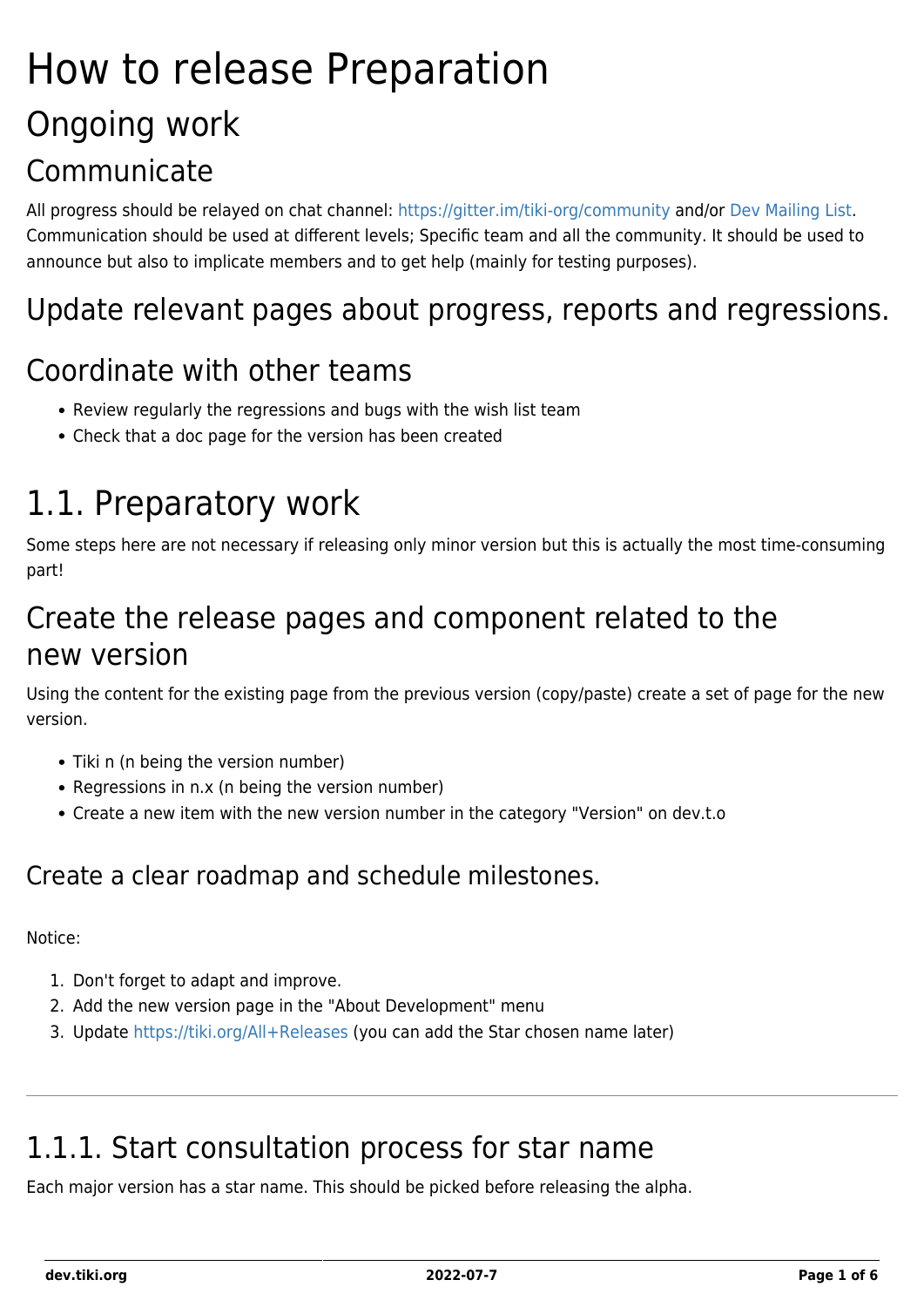## 1.1.2. Fix major bugs and regressions

- [current](https://dev.tiki.org/current)
- Do some tests thanks to the [Pre-Dogfood Server](http://tiki.org/Pre-Dogfood%20Server)

#### 1.1.2.1. Acknowledgements

Ask bug submitters (including security vulnerability reporters) how they would like to be credited in the Tiki release announcement.

### 1.1.3. Check database

Note: all database check steps, from Tiki 18, are done automatically by the release script by checking the last CI run for that branch. <https://sourceforge.net/p/tikiwiki/code/HEAD/tree/trunk/doc/devtools/release.php>

Which itself uses

<https://gitlab.com/tikiwiki/tiki/-/blob/master/.gitlab-ci.yml>

#### 1.1.3.1. Check tiki.sql suffixes

• Done in release script via [https://sourceforge.net/p/tikiwiki/code/HEAD/tree/trunk/doc/devtools/check\\_schema\\_naming\\_convention.p](https://sourceforge.net/p/tikiwiki/code/HEAD/tree/trunk/doc/devtools/check_schema_naming_convention.php) [hp](https://sourceforge.net/p/tikiwiki/code/HEAD/tree/trunk/doc/devtools/check_schema_naming_convention.php)

#### 1.1.3.2. Structure

Does a fresh install with tiki.sql have the same structure as an upgraded Tiki from the previous version?

- 1. Checkout a fresh Tiki 6.0, upgrade to Tiki 7.0
- 2. Checkout a fresh Tiki 7.0
- 3. Export SQL (ex.: mysqldump)
- 4. Compare the two files and resolve any differences

Use the [new script](https://sourceforge.net/p/tikiwiki/code/65639)

Related: <http://www.maatkit.org/doc/mk-table-sync.html>

#### 1.1.3.3. Drop Table

In [tiki.sql](https://sourceforge.net/p/tikiwiki/code/HEAD/tree/trunk/db/tiki.sql) (for your version), make sure all table creation starts with DROP TABLE IF EXISTS This avoids that when people re-install, they get an error "table already exists"

You can use the following command line to scan tiki.sql:

```
perl -le 'while (<>) { $line++; $drop=1 if /^DROP/; die("DROP missing at line $line") if
/^CREATE TABLE/ &&!$drop; $drop = 0 unless /^DROP/; }' db/tiki.sql
```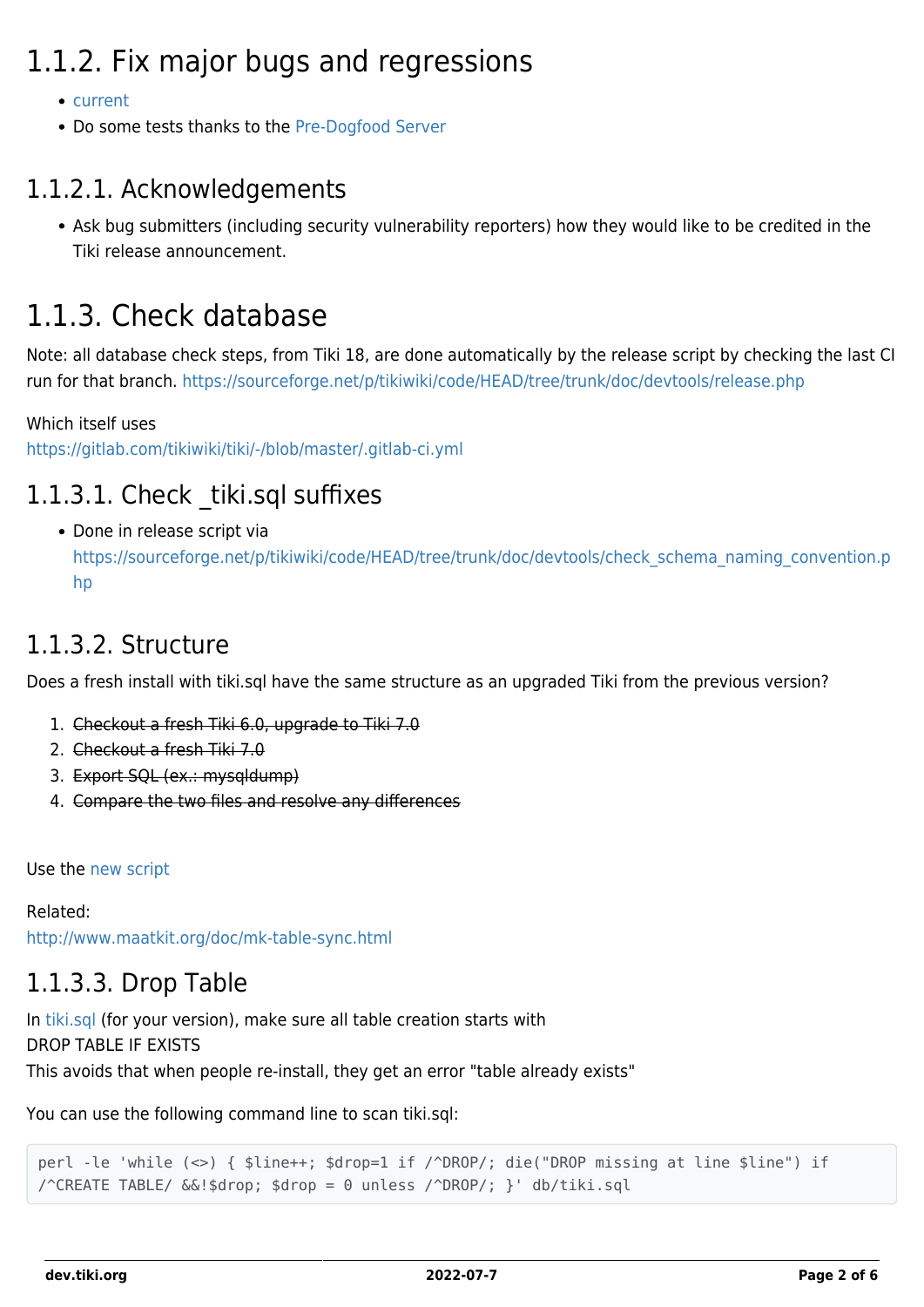[Ricardo](https://dev.tiki.org/user36) and @Roberto: Please test new script <https://sourceforge.net/p/tikiwiki/code/65638> and add to release script

#### 1.1.3.4. MyISAM

In [tiki.sql](https://sourceforge.net/p/tikiwiki/code/HEAD/tree/trunk/db/tiki.sql) (for your version), make sure all table creations are consistent. As of Tiki7, that means ending with ENGINE=MyISAM; (but it could change in the future). This is also required in the new [schema updates.](https://sourceforge.net/p/tikiwiki/code/HEAD/tree/trunk/installer/schema/) [Reference](https://dev.tiki.org/wish3790)

[Ricardo](https://dev.tiki.org/user36) and @Roberto: Please review <https://sourceforge.net/p/tikiwiki/code/65625/> and incorporate to release script

#### 1.1.3.5. InnoDB

The InnoDB installation depends on the table definition having ENGINE=MyISAM added to it (because a text conversion is done by the installer). Also check that the script tiki convert myisam to innodb.sql (for your version) includes all the new tables.

Like this: <https://sourceforge.net/p/tikiwiki/code/43274/>

### 1.1.4. Check SEFURLs

Make sure htaccess and web config are in sync. For more info, go the [Clean URLs](http://doc.tiki.org/Clean%20URLs) or ask Arildb

See also: [https://sourceforge.net/p/tikiwiki/code/HEAD/log/?path=/trunk/web\\_config](https://sourceforge.net/p/tikiwiki/code/HEAD/log/?path=/trunk/web_config) (instructions at the top of the file)

### 1.1.5. Review all external links

For security, privacy, future-proofness, and [site-deaths,](http://indiewebcamp.com/site-deaths) the Tiki code should as seldom as possible link to outside of the control of the site admin or the Tiki community. A link to \*.tiki.org/\* with [PluginRedirect](http://doc.tiki.org/PluginRedirect) is ideal.

```
quick script to check all http links in templates
grep -R http: templates | grep -v svn
```
Ideally, it would be done for the whole code base.

#### 1.1.5.1. Make sure URLs are still active.

It's better to link to tiki.org/Something from which we can put a short page and a link, or even a [Redirect](http://doc.tiki.org/PluginRedirect)

### 1.1.5.2. No direct calling of JavaScript

- Remove any [link to JavaScript files via http like this one](https://sourceforge.net/p/tikiwiki/code/31493/), which are not controlled by the site admin. Here is an example of the fix:<http://sourceforge.net/p/tikiwiki/code/34348>
	- $\circ$  If there is a way to store than JavaScript on a reputable CDN, this is great, but it should be optional, default to off. And it should be using https.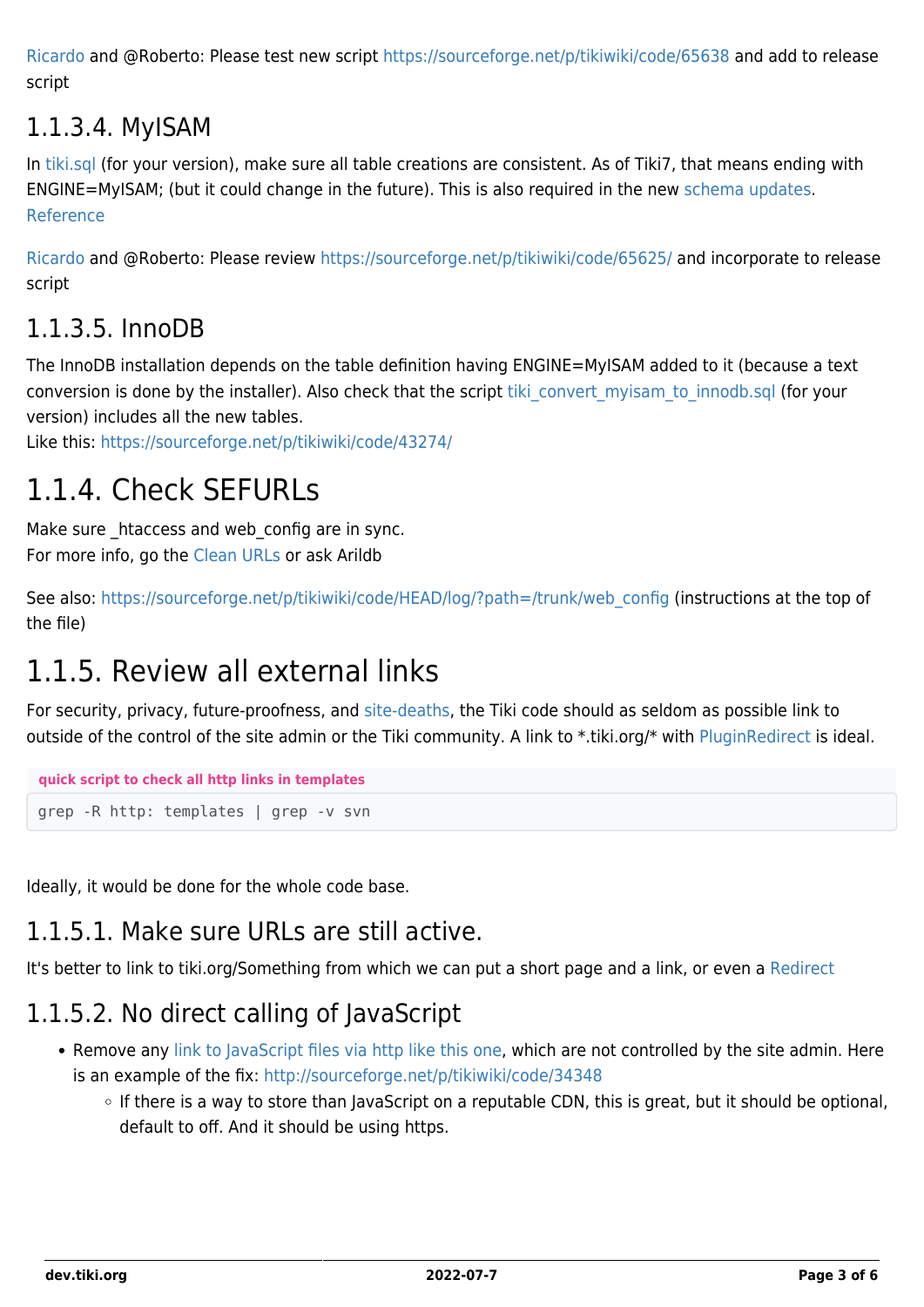## 1.1.6. Check JSLint

inside Eclipse/Apatana:<http://www.jslint.com/>

## 1.1.7. Check PHP syntax is correct for each branch

Notably, 12.x has a minimum requirement of PHP 5.3 but after that 5.5 is used and some 5.5 required uses get backported to 12.x by mistake, especially the short array syntax (using [] instead of array() for instance). Searching for these regular expressions on all \*.php files, (but with the help of phpStorm's "context" in multi-file search set to "accept comments and string literals") seems to find them.

- $\cdot$   $[$ ,  $\setminus$   $\setminus$   $]$  (should find arrays declared using the short syntax finds a few false positives in code with strangely positioned linefeeds)
- $\bullet$   $(?\:empty)$   $(\{?\}:empty)$   $(\{^\wedge\}\setminus\{]\}^*$   $\bullet$   $(\{^\wedge\}\setminus\{]\}^*\setminus\{^\wedge\}\setminus\{^\wedge\})$  (should find instances of "return value in write context" where a function is called inside an empty or isset test). Two found in vendor files, might need looking into for 12.5 release

## 1.1.8. compile themes to css (from .scss or .less files) (optional)

- Tiki19+: php console.php scss:compile
- If you know how to check this easily: Some contributors could have made changes to css or less files and forgot to change the other. A sync should be made, and any missing commits added to the branch. Compiling Less files with php console.php less:compile (Tiki13-18) in the PhpStorm terminal produces results consistent among current developers.
	- o This tool (or a version of it) might be able to decompile CSS into LESS which we could then compare somehow, but it wouldn't be trivial

### 1.1.9. Check the README file for manual commits

- The "function update readme file" of doc/devtools/release.php will output to the top-level README:
	- Check if anyone has committed anything manually to README that needs to be brought back into this script

### 1.1.10. Remove any out of sync English strings

- lang/en/language.php and lang/en/language.js may contain some tweaks to the English versions that were made after the string freeze. This is useful to improve the English text without breaking any translations. But this workaround should not be used forever and at each major release, this should be cleaned up. Strings should be removed from lang/en/language.php and incorporated in the relevant tpl and php files. Some judgment calls must be made to decide if the translation is invalidated or not. If you fix a typo in English, the translations are still good. However, if the meaning of the English string changes, the translations should be invalidated and translators need to review. This being said, if the meaning changes, it probably should not have been put in lang/en/language.php and lang/en/language.js in the first place.
	- Here is an example: <https://sourceforge.net/p/tikiwiki/code/50704>
	- Related: [Mass spelling correction](https://dev.tiki.org/Mass-spelling-correction)

grep -v '^//' lang/en/language.php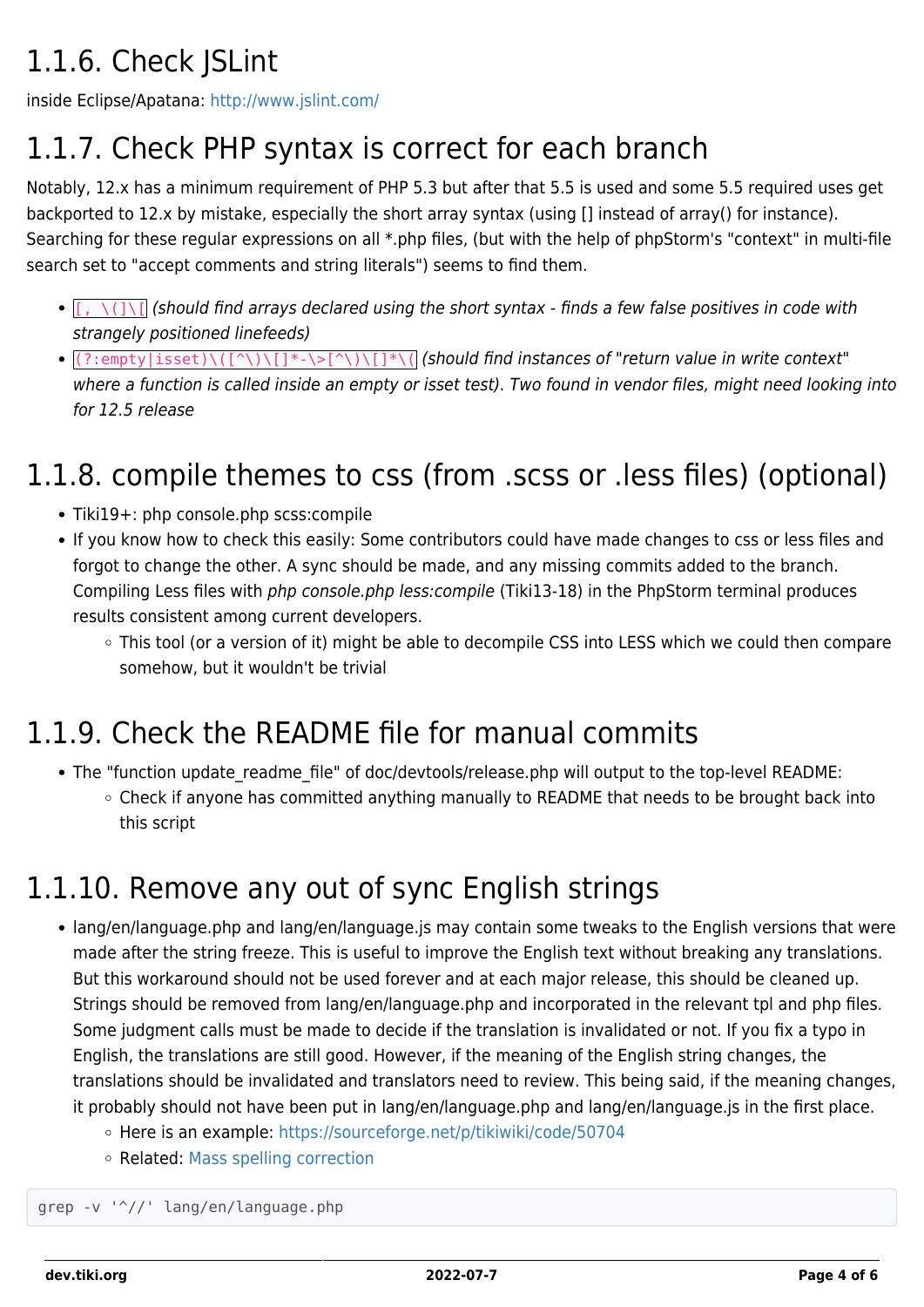For all the strings that are to be updated, once you replace in Tiki files (source and templates), you look up the language files which have a translation for the old string, and you make that translation the translation of the new string. Since they mean the same thing. Then you can delete the line in lang/en/language.php

## 1.1.11. Delete secdb files from previous versions

Ex.: When releasing 5.2, you may see db/tiki-secdb\_5.1\_mysql.sql lying around

### 1.1.12. Check that all PHP files have a feature check

Each PHP file in Tiki should start with a feature check. So if the feature is de-activated, the file is dead. If a particular file is discovered to be insecure, users can deactivate the feature until they upgrade to the release which contains a fix. To avoid forgetting to add this feature check on new files, a feature check script has been created. Some files, by design, can't have a feature check and these files should be audited manually.

Run [doc/devtools/securitycheck.php](https://sourceforge.net/p/tikiwiki/code/HEAD/tree/trunk/doc/devtools/securitycheck.php) and check each "potentially unsafe" file.

Script must be improved

### 1.1.13. Check external software library dependencies

This applies to all [External Libraries](https://dev.tiki.org/External-Libraries)

- coming from [Composer](https://dev.tiki.org/Composer) : [https://sourceforge.net/p/tikiwiki/code/HEAD/tree/trunk/vendor\\_bundled/composer.json](https://sourceforge.net/p/tikiwiki/code/HEAD/tree/trunk/vendor_bundled/composer.json) When possible use notation to get minor updates with no backward compatible changes
- some known to need a [Cleanup](https://dev.tiki.org/Cleanup)
- (and perhaps there are still some elsewhere in the code).

Background reading: [Why your software project will slowly die without continuous updating](http://blog.versioneye.com/2014/02/18/why-your-software-project-will-slowly-die-without-continuous-updating/)

#### 1.1.13.1. Integrity

We are getting some files from Packagist, and they are not maintained by the official project. A check is required to make sure the files are the same. If the package is coming directly from the publisher, no need for an additional check.

#### 1.1.13.2. Security

• Are there any dependencies that have security releases? If so, the update is mandatory <https://security.sensiolabs.org>

#### 1.1.13.3. General up-to-date-ness

Generally, a Tiki release should contain the latest stable version of the library. However, if there is a major update to a lib (which has a higher chance of breaking in the upgrade), it can be decided to hold back. If this is the case, indicate it below and specify the reason (and any relevant link to a discussion). If you feel it's too risky for the stable branch, then, choose instead to do in trunk, and there could be a backport